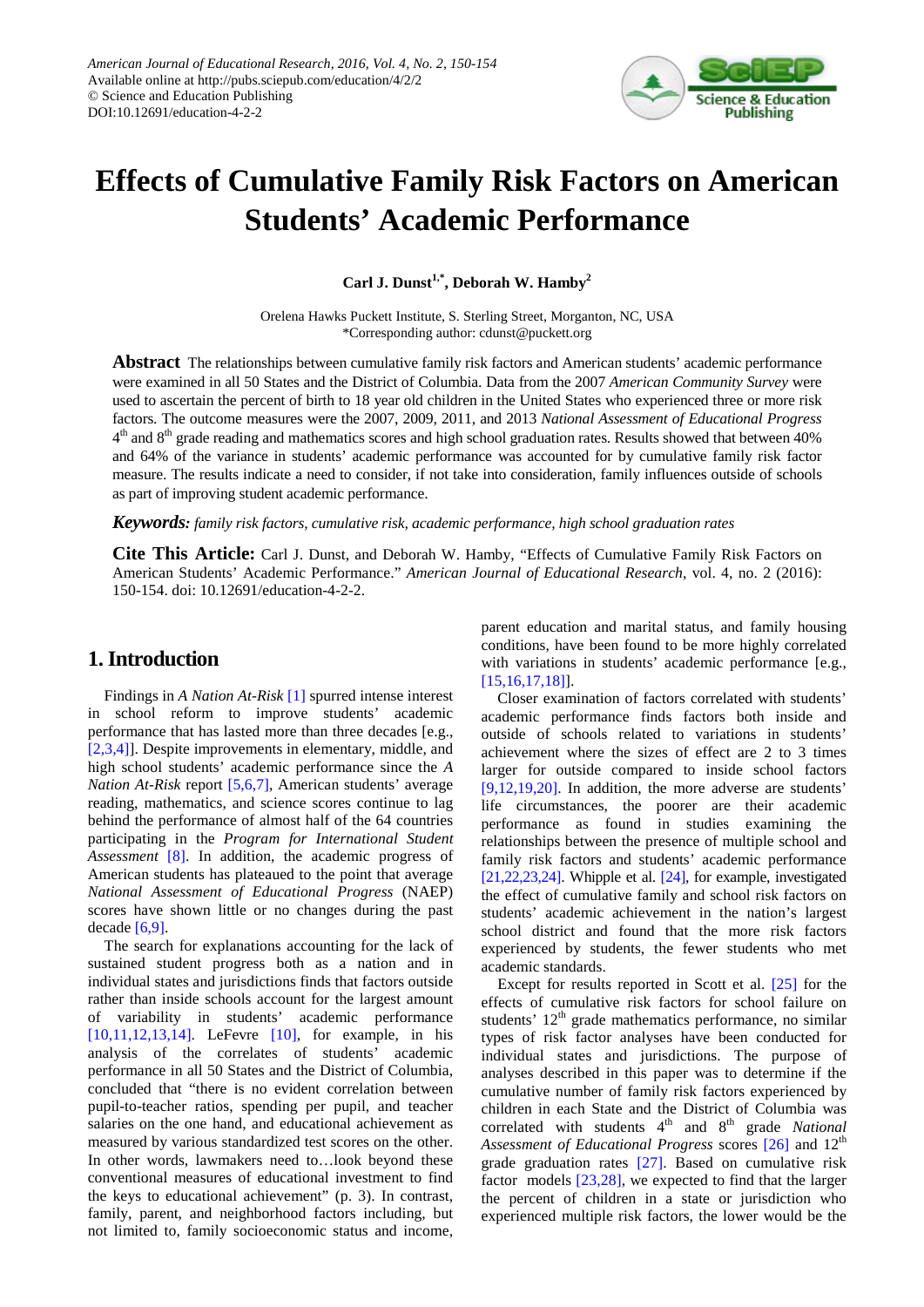students' average NAEP scores and high school graduation rates. Based on ecological systems theory [\[29,30\],](#page-4-1) we expected to find that the presence of multiple family risk factors in social systems outside of schools would be negatively related to students' academic performance. As noted by Whipple et al. [\[24\],](#page-3-9) integrating research on cumulative risk factors and ecological systems theory has the potential of identifying how social systems factors not explicitly the focus of educational initiatives can nonetheless reverberate and negatively affect students' academic performance.

# **2. Method**

#### **2.1. Family Cumulative Risk**

Data from the 2007 *American Community Survey* compiled by Kominski, Elliott, and Clever [\[31\]](#page-4-2) on 73,590,243 children birth to 18 years of age in all 50 States and the District of Columbia were used to ascertain the percent of children in each state and jurisdiction who experienced multiple risk factors. The 22 risk factors investigated by Kominski et al. [\[31\]](#page-4-2) as potential determinants of child well-being are listed in [Table 1](#page-1-0) organized by risk category, the percent of children in the nation who experienced the 22 risk factors, and the rank ordering of the risk factors according to the percent of children experiencing the risk factors.

**Table 1. Percent of Children in the United States Experiencing Different Risk Factors in 2007<sup>a</sup>**

<span id="page-1-0"></span>

| <b>Risk Factors</b>                                       | Percent | Rank |
|-----------------------------------------------------------|---------|------|
| <b>Individual Risk Factors</b>                            |         |      |
| Speaks English Less Than Very Well <sup>b</sup>           | 25.1    | 3    |
| Children Not Enrolled in School <sup>b</sup>              | 10.1    | 10   |
| Presence of a Disability <sup>b</sup>                     | 6.3     | 13   |
| Child Foreign Born/In U.S. 5 Years or Less                | 2.0     | 18   |
| Presence of Multiple Disabilities <sup>b</sup>            | 1.5     | 19   |
| <b>Family and Household Risk Factors</b>                  |         |      |
| Single Parent Household                                   | 31.4    | 2    |
| Non-English Speaking Household                            | 20.5    | 5    |
| Parents with Less Than a High School Education            | 17.7    | 6    |
| Linguistically Isolated Household                         | 6.7     | 12   |
| Cared for by Co-resident Grandparent                      | 4.7     | 14   |
| Parent(s) Foreign Born/in U.S. Less Than 5 Years          | 2.9     | 17   |
| Cared for by Co-Resident Grandparent More Than 3<br>Years | 0.10    | 22   |
| <b>Family Economic Risk Factors</b>                       |         |      |
| Family Below Poverty Level                                | 17.6    | 7    |
| Household Received Food Stamps                            | 15.8    | 8    |
| No Employed Parent in Household                           | 8.1     | 11   |
| Household Received Public Assistance                      | 46      | 15   |
| Chronic Household Unemployment                            | 3.1     | 16   |
| <b>Physical Environment Risk Factors</b>                  |         |      |
| Live in Rented Home                                       | 34.0    | 1    |
| <b>Multiple Family Home</b>                               | 24.0    | 4    |
| Overcrowded Family Household                              | 14.8    | 9    |
| Household Lacks Complete Plumbing                         | 0.39    | 2.1  |
| Household Lacks Complete Kitchen                          | 0.36    | 20   |

<sup>a</sup>Kominski, Elliott, & Clever, M. (2009). <sup>b</sup>Excludes children under 5 years of age.

Kominski et al. [\[31\]](#page-4-2) also determined for each State and the District of Columbia the percent of children experiencing no risk factors, 1 or 2 risk factors, 3 to 7 risk factors, and 8 or more risk factors. The cumulative family

risk factor measure used in the analyses described in this paper was the percent of children who experienced three or more risk factors because the negative effects of multiple risks begins to be manifested among children who experience three or more risk factors [e.g.[, \[23,32,33,34\]\]](#page-3-12).

[Table 2](#page-1-1) lists the States and District of Columbia from the lowest to the highest percent of children experiencing three or more risk factors. The average number of risk factors for all states and jurisdictions combined was 32.58  $(SD = 7.59, Range = 20\%$  to 57%). The smallest percent of children experiencing multiple risks was in New Hampshire and North Dakota, whereas the largest percent of children experiencing multiple risks was in California and the District of Columbia.

**Table 2. Percent of Children in the United States Experiencing Three or More Risk Factors in 2007**

<span id="page-1-1"></span>

| State         | Percent | Rank           | State     | Percent | Rank |
|---------------|---------|----------------|-----------|---------|------|
| NH            | 19.90   | $\mathbf{1}$   | WV        | 32.00   | 27   |
| ND            | 20.70   | $\mathfrak{2}$ | <b>WA</b> | 32.30   | 28   |
| UT            | 21.90   | 3              | HI        | 33.20   | 29   |
| <b>MN</b>     | 22.00   | $\overline{4}$ | AK        | 33.50   | 30   |
| IA            | 22.80   | 5              | <b>OR</b> | 34.50   | 31   |
| <b>VT</b>     | 24.90   | 6              | IL        | 35.10   | 32   |
| ID            | 25.20   | 7              | OK        | 35.30   | 33   |
| KS            | 25.40   | 8              | NC        | 35.60   | 34   |
| <b>NE</b>     | 25.40   | 9              | KY        | 35.70   | 35   |
| ME            | 26.40   | 10             | RI        | 36.10   | 36   |
| MD            | 26.90   | 11             | SC        | 36.10   | 37   |
| WI            | 26.90   | 12             | GA        | 36.20   | 38   |
| <b>SD</b>     | 27.10   | 13             | TN        | 36.50   | 39   |
| MT            | 27.20   | 14             | AL        | 36.80   | 40   |
| CT            | 27.30   | 15             | FL        | 37.30   | 41   |
| PA            | 27.60   | 16             | MS        | 40.20   | 42   |
| WY            | 27.80   | 17             | AR        | 40.40   | 43   |
| VA            | 28.10   | 18             | LA        | 40.70   | 44   |
| MA            | 28.20   | 19             | NV        | 40.70   | 45   |
| $\mathbb{IN}$ | 28.50   | 20             | AZ        | 42.60   | 46   |
| MO            | 29.70   | 21             | TX        | 44.30   | 47   |
| $_{\rm CO}$   | 29.80   | 22             | NY        | 44.50   | 48   |
| OH            | 29.90   | 23             | NM        | 44.80   | 49   |
| MI            | 30.00   | 24             | CA        | 47.10   | 50   |
| NJ            | 31.50   | 25             | DC        | 56.90   | 51   |
| DE            | 32.00   | 26             |           |         |      |

### **2.2. Student Academic Performance**

The average  $4<sup>th</sup>$  grade and  $8<sup>th</sup>$  grade NAEP reading and mathematics scores in each State and the District of Columbia in 2007, 2009, 2011, and 2013 were used as the elementary and middle school academic performance measures [\[34,35,36,38\].](#page-4-3) The average percent of freshman students graduating from high school in 2007, 2009, and  $2011$  were used as the  $12<sup>th</sup>$  grade academic performance measure [\[27,36,37\].](#page-4-0) The 4-year adjusted high school graduation rate in 2013 was used as a proxy for the freshman graduation rate since the later was not yet available at the completion of this stud[y \[39\].](#page-4-4)

### **3. Results**

[Table 3](#page-2-0) shows the number of students who participated in the NAEP  $4<sup>th</sup>$  and  $8<sup>th</sup>$  grade reading and mathematics assessments, the total number of students who graduated from high school, the average NAEP scores for all 50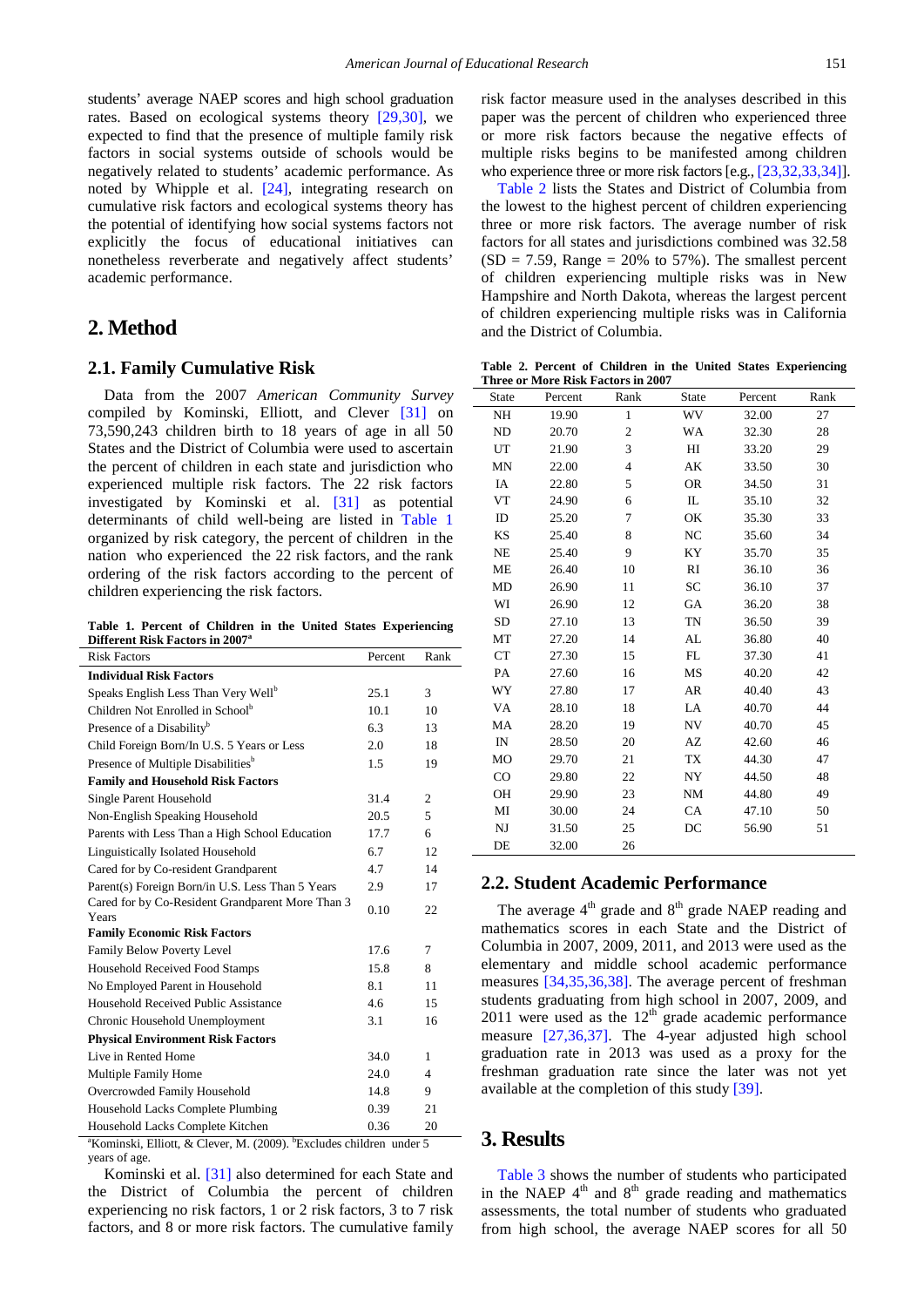States and the District of Columbia in the  $4<sup>th</sup>$  and  $8<sup>th</sup>$ grades, and students' high school graduation rates. There were only two to four point differences in the average NAEP  $4<sup>th</sup>$  and  $8<sup>th</sup>$  grade reading and mathematics performance measures for the four years of outcome data, and except for 2007, the between year differences in the high school graduation rates varied by only three percent. The results, taken together, indicate very little change in the academic performance of American students during the course of the four school years constituting the focus of analyses in this paper.

**Table 3. Descriptive Statistics for the Academic Performance Outcome Measures**

<span id="page-2-0"></span>

| <b>Outcome Measures</b>   | Number of             | Mean   | <b>SD</b> | Range   |  |
|---------------------------|-----------------------|--------|-----------|---------|--|
|                           | Students <sup>a</sup> |        |           |         |  |
| Grade 4                   |                       |        |           |         |  |
| <b>Reading Scores</b>     |                       |        |           |         |  |
| 2007                      | 191,000               | 220.37 | 7.07      | 197-236 |  |
| 2009                      | 178,800               | 220.22 | 6.68      | 202-234 |  |
| 2011                      | 213,100               | 219.88 | 6.78      | 201-237 |  |
| 2013                      | 190,400               | 221.10 | 6.56      | 206-232 |  |
| Grade 4                   |                       |        |           |         |  |
| <b>Mathematics Scores</b> |                       |        |           |         |  |
| 2007                      | 197,700               | 239.18 | 6.75      | 214-252 |  |
| 2009                      | 168,800               | 239.53 | 6.43      | 219-252 |  |
| 2011                      | 209,000               | 240.47 | 5.84      | 222-253 |  |
| 2013                      | 186,500               | 241.90 | 5.49      | 229-253 |  |
| Grade 8                   |                       |        |           |         |  |
| <b>Reading Scores</b>     |                       |        |           |         |  |
| 2007                      | 160,700               | 262.06 | 6.90      | 241-273 |  |
| 2009                      | 160,900               | 263.29 | 6.69      | 242-274 |  |
| 2011                      | 168,200               | 264.67 | 6.52      | 242-275 |  |
| 2013                      | 171,800               | 266.27 | 5.99      | 248-277 |  |
| Grade 8                   |                       |        |           |         |  |
| <b>Mathematics Scores</b> |                       |        |           |         |  |
| 2007                      | 153,000               | 280.69 | 8.75      | 248-298 |  |
| 2009                      | 161,700               | 282.41 | 8.55      | 254-299 |  |
| 2011                      | 175,200               | 283.49 | 7.70      | 260-299 |  |
| 2013                      | 170,100               | 283.95 | 7.30      | 265-301 |  |
| <b>High School</b>        |                       |        |           |         |  |
| <b>Graduation Rates</b>   |                       |        |           |         |  |
| (%)                       |                       |        |           |         |  |
| 2007                      | 3,001,000             | 75.79  | 7.71      | 56-90   |  |
| 2009                      | 3,128,000             | 78.33  | 7.20      | 58-91   |  |
| 2011                      | 3,147,000             | 80.98  | 6.70      | 60-93   |  |
| 2013                      | 3.110.000             | 81.14  | 6.12      | 62-90   |  |

<sup>a</sup> Sample sizes reported in *The Nation's Report Card* for each school year rounded to the nearest hundred.

**Table 4. Correlations Between the Presence of Three or More Family Risk Factors in 2007 and Student Academic Performance**

<span id="page-2-1"></span>

|                                                                                      | Year of Outcome Data |        |        |        |  |
|--------------------------------------------------------------------------------------|----------------------|--------|--------|--------|--|
| <b>Outcome Measures</b>                                                              | 2007                 | 2009   | 2011   | 2013   |  |
| <b>Grade 4 Reading Scores</b>                                                        | $-.77$               | $-70$  | - 69   | -.68   |  |
| <b>Grade 4 Mathematics Scores</b>                                                    | $-75$                | $-77$  | $-77$  | - 75   |  |
| <b>Grade 8 Reading Scores</b>                                                        | $-.80$               | $-.80$ | $-.78$ | - 74   |  |
| <b>Grade 8 Mathematics Scores</b>                                                    | $-77$                | $-77$  | $-74$  | $-72.$ |  |
| <b>High School Graduation Rate</b>                                                   | $-.77$               | $-75$  | - 68   | $-.63$ |  |
| $\Delta \theta$ correlation coefficients are significant at $p = 00000$ (two<br>NOTE |                      |        |        |        |  |

*N* efficients are significant tailed tests).

The correlations between the cumulative family risk factor measure and students' academic performance are shown in [Table 4.](#page-2-1) In all 20 analyses, the presence of multiple risk factors was negatively correlated with student performance. The results showed that the larger the percent of children in the States and District of Columbia who experienced three or more risk factors, the lower were the  $4<sup>th</sup>$  and  $8<sup>th</sup>$  grade reading and mathematics NAEP scores and the smaller the percent of students who graduated from high school. The amount of variance accounted for in students' academic performance by the

cumulative family risk factor measure ranged between 40% and 64%.

Despite the fact that the 2007 *American Community Survey* family risk factor measure was significantly correlated with all four years of academic performance outcome data, there are apparent downward trends in the sizes of effects of the cumulative number of risk factors for a number of student outcomes. [Figure 1](#page-2-2) shows the trends in the covariation between the predictor and outcome measures in terms of the correlation coefficients between risk factors and each outcome measure across all four years. The effect sizes for the trends were estimated by the standardized betas by regressing the correlation coefficients on performance measurement years. The betas for all the outcome measures except the Grade 4 mathematics scores, ranged between  $\beta$  = .89 and  $\beta$  = .98, indicating discernible downward trends in the sizes of effects for predicting academic achievement between 2007 and 2013 from the *American Community Survey* [\[31\]](#page-4-2) cumulative family risk measure.

<span id="page-2-2"></span>

**Figure 1.** Sizes of effects for predicting academic achievement from family risk factors in 2007 and student outcomes at the end of different school years

#### **4. Discussion**

Results from this study showed that cumulative family risk factors were a robust predictor of variations in American students' academic performance in elementary, middle, and high school. Despite the fact that the amount of the variance accounted for in students' academic performance became somewhat smaller the larger the amount of time between the predictor and outcome measures, the sizes of effect are considerably larger than found in previous studies of students' academic performance in all States and the District of Columbia [e.g., [\[11,25\]\]](#page-3-13).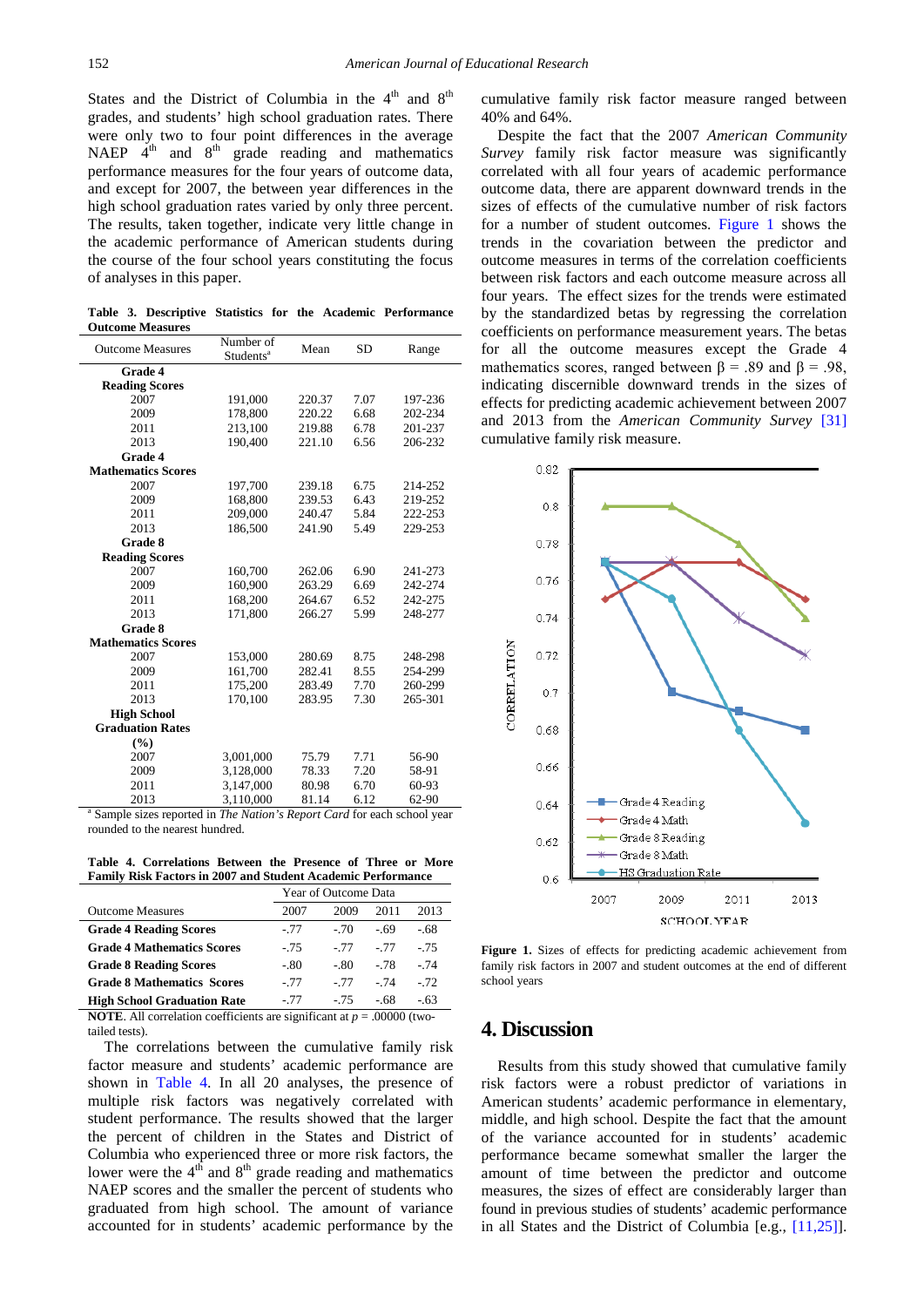This is the case because unlike the present study which used a cumulative family risk factor measure as a predictor, other studies examined the effects of only a few risk factors or employed a different research methodology.

The results add to the knowledge base in terms of the effects of cumulative family risk factors on child development in general [\[23\]](#page-3-12) and student academic performance in particular [\[24\].](#page-3-9) The findings also highlight the fact that student-related factors outside of school can and do negatively affect academic performance as demonstrated by the results reported in this paper. The results, together with those from studies examining the moderating effects of both inside and outside of school promotive and protective factors [\[20,21,40\],](#page-3-14) indicate that promotive and protective factors can lessen the negative effects of multiple risk factors at least to a certain extent [e.g., [\[20,21,24,41\]\]](#page-3-14). Lee and Shute [\[19\],](#page-3-15) for example, extensively reviewed the results for studies of different factors affecting student performance and identified a host of both student (personal) and family and school social-contextual factors that can and do have development-enhancing effects which are related to differences in students' academic performance. These risk and opportunity factor perspectives of human development in general [\[42\]](#page-4-5) and academic performance in particular [\[28\]](#page-4-6) provide broader-based frameworks for investigating and understanding the inside and outside school influences that account for variations in students' academic achievement [\[29,43\].](#page-4-1)

A number of limitations should be considered when interpreting the results in this paper. First, analyses at the state-level fail to consider and take into consideration variations in school districts within states and jurisdictions (e.g., Do cumulative risk factors have similar effects in school districts that differ in terms of the presence of promotive or protective factors?). Second, the measure used for ascertaining cumulative risk [\[31\]](#page-4-2) was one of convenience where an aggregated and not a gradient measure of risk was used to predict academic performance. This may have underestimated the impact of the risk factors on students' academic performance inasmuch as the more risk factors experienced by children, the more negative are the effects on child outcomes [e.g., [\[44\]\]](#page-4-7). Third, the relationships between family and school risk factors and academic performance, and the moderators of these relationships, were not able to be examined in the study described in this paper which would likely have had additional explanatory value [see [\[20,21\]\]](#page-3-14). Fourth, the particular risk factors that attenuated student academic performance were not able to be ascertained because the risk factor data were not presented by Kominski et al. [\[31\]](#page-4-2) in that manner. Notwithstanding these limitations, the results indicate that school reform to improve student academic performance must at least consider, if not take into consideration, family influences outside of school if meaningful changes are to be realized in American students' academic performance [\[14,30\].](#page-3-16)

# **References**

<span id="page-3-0"></span>[1] National Commission on Excellence in Education, A nation at risk: The imperative for educational reform: A report to the nation and the Secretary of Education, United States Department of Education. 1983, Washington, DC: The Commission.

- <span id="page-3-1"></span>[2] American Institutes for Research, Three decades of education reform: Are we still "a nation at risk?". 2013.
- [3] Borek, J., A nation at risk at 25. Phi Delta Kappan, 2008. 74(8): p. 572-574.
- [4] Wong, K.K., J.W. Guthrie, and D.N. Harris, A nation at risk: A 20-year reappraisal. Peabody Journal of Education, 2004. 79(1): p. Special Issue.
- <span id="page-3-2"></span>[5] Forgione, P.D., Achievement in the United States: Progress since a nation at risk? 1998, Washington, DC: U. S. Department of Education.
- <span id="page-3-4"></span>[6] National Center for Education Statistics, The nation's report card: Trends in academic progress 2012 (NCES 2013 456). 2013, Washington, D.C.: Institute of Education Sciences, U.S. Department of Education.
- [7] LeFevre, A.T., Report card on American education:A state-bystate analysis, 1985-1986 to 2006-2007. 2008, Washington, DC: American Legislative Exchange Council.
- <span id="page-3-3"></span>[8] Organization for Economic Cooperation and Development, PISA 2012 results in focus: What 15-year-olds know and what they can do with what they know. 2014, Paris, France: Author.
- <span id="page-3-7"></span>[9] Coulson, A., State education trends: Academic performance and spending over the past 40 years. 2014.
- <span id="page-3-5"></span>[10] LeFevre, A.T., Report card on American education: A state-bystate analysis. 15th ed. 2008, Washington, DC: American Legislative Exchange Council.
- <span id="page-3-13"></span>[11] Grissmer, D.W., et al., Improving student achievement: What state NAEP test scores tell us. 2000, Santa Monica, CA: RAND.
- [12] Lee, J. and T. Reeves, Revisiting the impact of NCLB high-stakes school accountability, capacity, and resources: State NAEP 1990- 2009 reading and math achievement gaps and trends. Educational Evaluation and Policy Analysis, 2012. 34(2): p. 209-231.
- [13] U. S. Chamber of Commerce Foundation, Leaders & laggards: A state-by-state report card on K–12 educational effectiveness. 2014, Washington, DC: Author.
- <span id="page-3-16"></span>[14] Hanushek, E.A., P.E. Peterson, and L. Woessmann, Endangering prosperity: A global view of the American school. 2013, Washington, D. C.: Brookings Institution.
- <span id="page-3-6"></span>[15] Sirin, S.R., Socioeconomic status and academic achievement: A meta-analytic review of research. Review of Educational Research, 2005. 75(3): p. 417-453.
- [16] Reardon, S.F., The widening academic achievement gap between the rich and the poor: New evidence and possible explanations, in Whither opportunity?: Rising inequality, schools, and children's life chances, G.J. Duncan and R.J. Murnane, Editors. 2011, Russell Sage Foundation: New York. p. 91-116.
- [17] Lacour, M. and L.D. Tissington, The effects of poverty on academic achievement. Educational Research and Reviews, 2011. 8(7): p. 522-527.
- [18] Willingham, D.T., Ask the cognitive scientist: Why does family wealth affect learning? American Educator, 2012. 36(1): p. 33-39.
- <span id="page-3-15"></span>[19] Lee, J. and V.J. Shute, Personal and social-contextual factors in K–12 academic performance: An integrative perspective on student learning. Educational Psychologist, 2010. 45(3): p. 1-19.
- <span id="page-3-14"></span>[20] O'Malley, M., et al., School climate, family structure, and academic achievement: A study of moderation effects. School Psychology Quarterly, 2015. 30(1): p. 142-157.
- <span id="page-3-8"></span>[21] Swanson, J., C. Valiente, and K. Lemery-Chalfant, Predicting academic achievement from cumulative home risk: The mediating roles of effortful control, academic relationships, and school avoidance. Merrill-Palmer Quarterly, 2012. 58(3): p. 375-408.
- [22] Suh, S. and J. Suh, Risk factors and levels of risk for high school dropouts. Professional School Counseling, 2007. 10: p. 297-306.
- <span id="page-3-12"></span>[23] Evans, G.W., D. Li, and S. Sepanski Whipple, Cumulative risk and child development. Psychological Bulletin, 2013. 139(6): p. 1342-1396.
- <span id="page-3-9"></span>[24] Whipple, S.S., et al., An ecological perspective on cumulative school and neighborhood risk factors related to achievement. Journal of Applied Developmental Psychology, 2010. 31(6): p. 422-427.
- <span id="page-3-10"></span>[25] Scott, L.A., S.J. Ingels, and J.A. Owings, Interpreting 12thgraders' NAEP-scaled mathematics performance using high school predictors and postsecondary outcomes from the national education longitudinal study of 1988 (NELS:88): Statistical analysis report. 2007, Washington, DC: U.S. Department of Education, National Center for Education Statistics.
- <span id="page-3-11"></span>[26] National Center for Education Statistics, National assessment of educational progress. 2015, Washington, DC: Institute of Education Sciences.